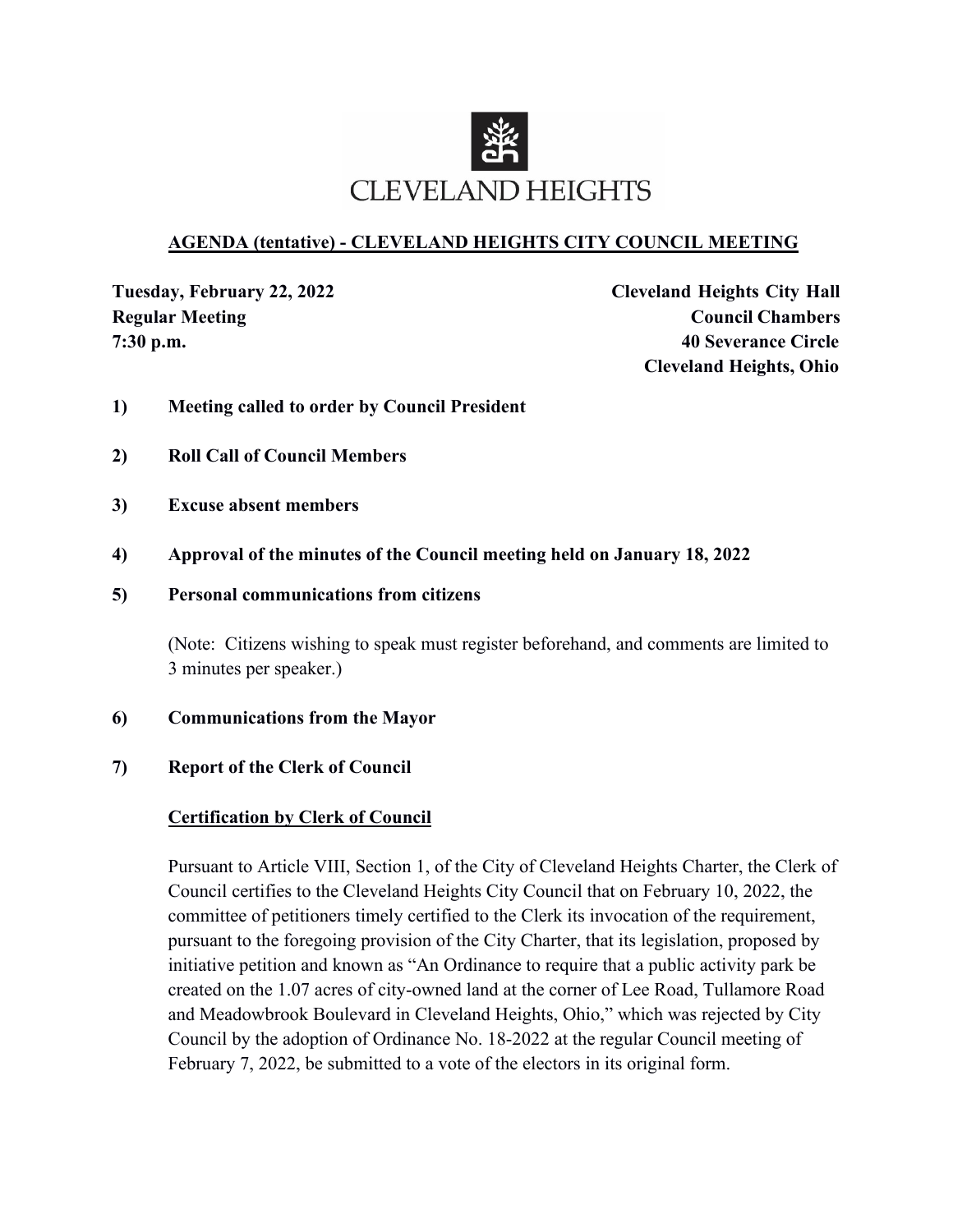#### **8) Committee Reports**

- **a.) HOUSING AND BUILDING COMMITTEE**
- **b.) MUNICIPAL SERVICES COMMITTEE**
- **c.) PLANNING AND DEVELOPMENT COMMITTEE**
- **d.) PUBLIC SAFETY AND HEALTH COMMITTEE**

### **e.) ADMINISTRATIVE SERVICES COMMITTEE**

**ORDINANCE NO. 15-2022 (AS),** *Second Reading***.** An Ordinance providing for the submission to the electors of the City of Cleveland Heights of proposed amendments to the Charter of the City of Cleveland Heights for placement on the May 3, 2022 ballot; and declaring an emergency.

Introduced by Council Member

Vote \_\_\_\_\_\_\_\_\_\_ \_\_\_\_\_\_\_\_\_\_\_\_ \_\_\_\_\_\_\_\_\_\_\_\_\_\_\_

For Against No. Reading

### **f.) COMMUNITY RELATIONS AND RECREATION COMMITTEE**

**RESOLUTION NO. 16-2022 (CRR),** *Second Reading***.** A Resolution recognizing March 2022 as National Women's History Month; and declaring the necessity that this Resolution become immediately effective as an emergency measure.

Introduced by Mayor Seren

Vote \_\_\_\_\_\_\_\_\_\_ \_\_\_\_\_\_\_\_\_\_\_\_ \_\_\_\_\_\_\_\_\_\_\_\_\_\_\_ For Against No. Reading

**RESOLUTION NO. 19-2022 (CRR),** *First Reading***.** A Resolution in support of the Medicare for All Act of 2021 (HR 1976); and declaring that universal access to quality healthcare is a human right.

Introduced by Mayor Seren, Council President Hart, Vice President Cobb, and Council Members Russell, Moore, Mattox, and Cuda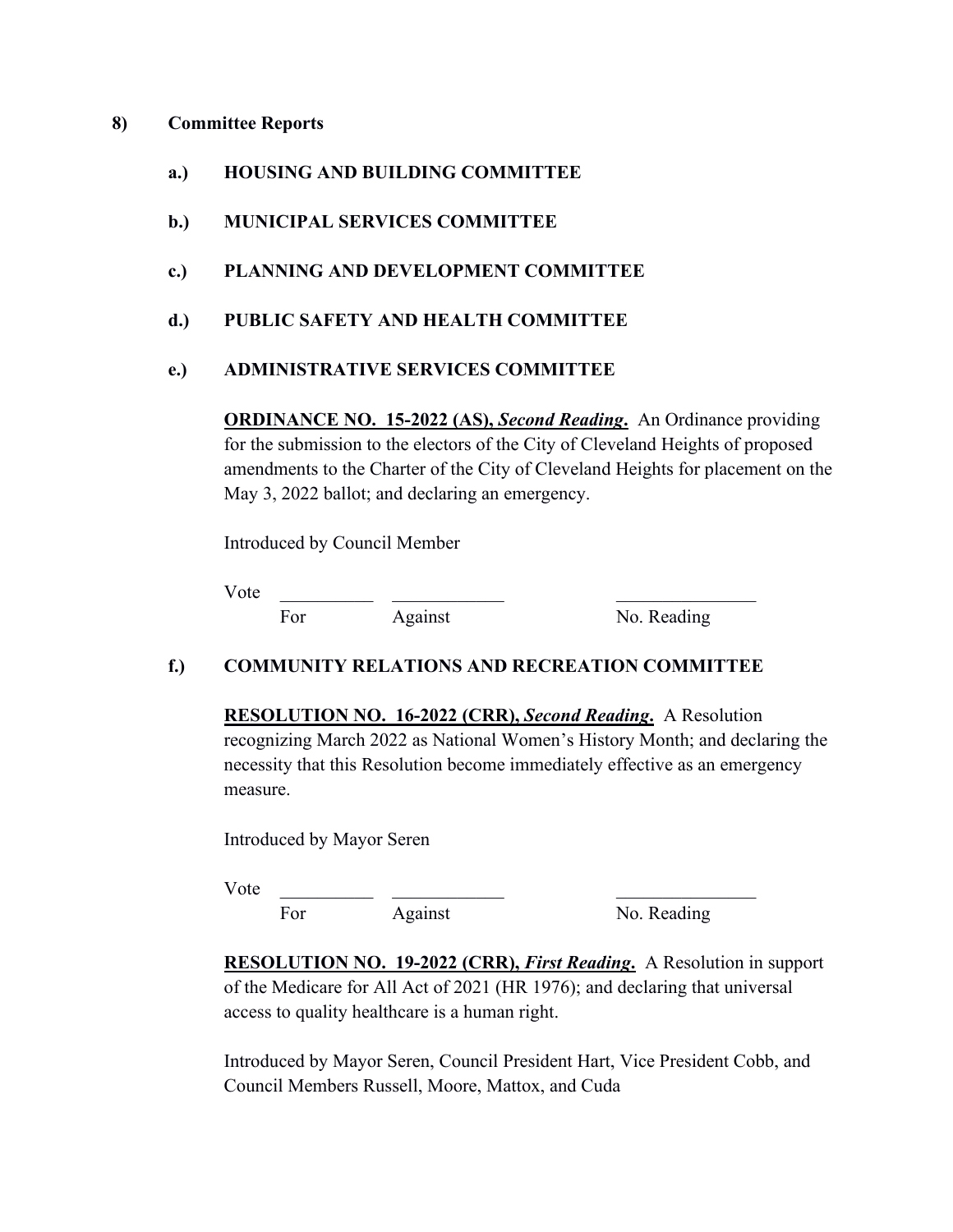| Vote |     |         |             |
|------|-----|---------|-------------|
|      | For | Against | No. Reading |

## **g.) FINANCE COMMITTEE**

**ORDINANCE NO. 20-2022 (F),** *First Reading***.** An Ordinance to amend certain subparagraphs of Ordinance No. 139-2021 (F), relating to appropriations and other expenditures of the City of Cleveland Heights, Ohio for the fiscal year ending December 31, 2022; and declaring an emergency.

Introduced by Mayor Seren

Vote \_\_\_\_\_\_\_\_\_\_ \_\_\_\_\_\_\_\_\_\_\_\_ \_\_\_\_\_\_\_\_\_\_\_\_\_\_\_

For Against No. Reading

**RESOLUTION NO. 21-2022 (F),** *First Reading***.** A Resolution establishing the Flexible Spending Account Fund and affirming that funds received by the City as a payroll deduction from employees shall be used only to cover costs incurred by the City of Cleveland Heights consistent with Internal Revenue Code §125 and applicable law and regulations; and declaring an emergency.

Introduced by Mayor Seren

Vote \_\_\_\_\_\_\_\_\_\_ \_\_\_\_\_\_\_\_\_\_\_\_ \_\_\_\_\_\_\_\_\_\_\_\_\_\_\_

For Against No. Reading

# **h.) COMMITTEE OF THE WHOLE**

**ORDINANCE NO. 22-2022 (COTW),** *First Reading***.** An Ordinance calling an election on a proposed Ordinance to require that a public activity park be created on 1.07 acres of city-owned land at the corner of Lee Road, Tullamore Road and Meadowbrook Boulevard in Cleveland Heights, Ohio; and declaring an emergency.

Introduced by Council President Hart

 $Vote$ 

For Against No. Reading